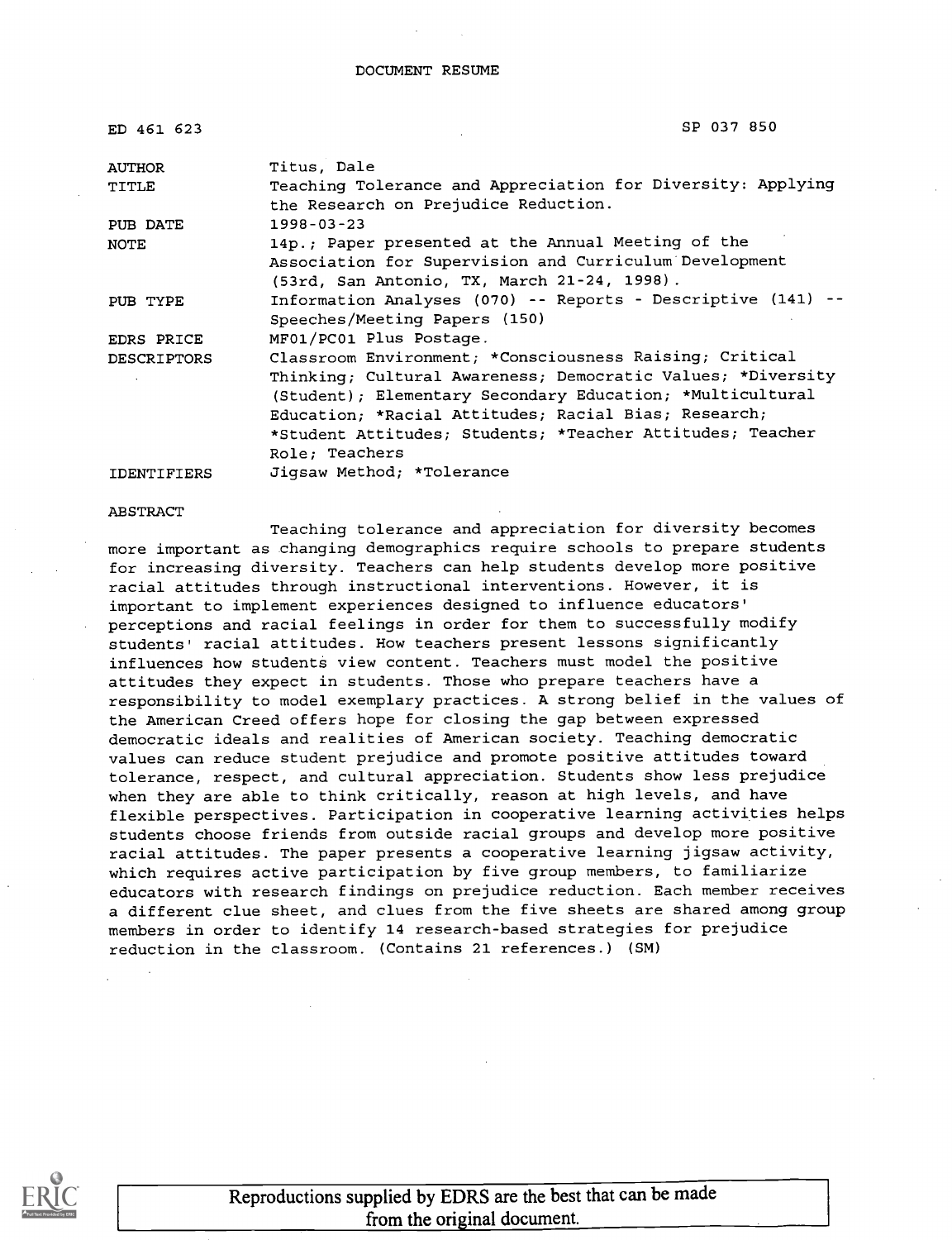Teaching Tolerance and Appreciation for Diversity:

# Applying the Research on Prejudice Reduction

by

Dale Titus

Department of Secondary Education Kutztown University. of Pennsylvania

Presented at the Association of Supervision and Curriculum Development 53rd Annual Conference and Exhibit Show

PERMISSION TO REPRODUCE AND DISSEMINATE THIS MATERIAL HAS BEEN GRANTED BY

ED 461 623



TO THE EDUCATIONAL RESOURCES INFORMATION CENTER (ERIC)

BEST COPY AVAILABLE

San Antonio, TX

March 23, 1998

 $\hat{z}$ 

U.S. DEPARTMENT OF EDUCATION Office of Educational Research and Irnprovement EDUCATIONAL RESOURCES INFORMATION

CENTER (ERIC) CI This document has been reproduced as received from the person or organization originating it.

O Minor changes have been made to improve reproduction quality.

Points of view or opinions stated in this document do not necessarily represent official OERI position or policy.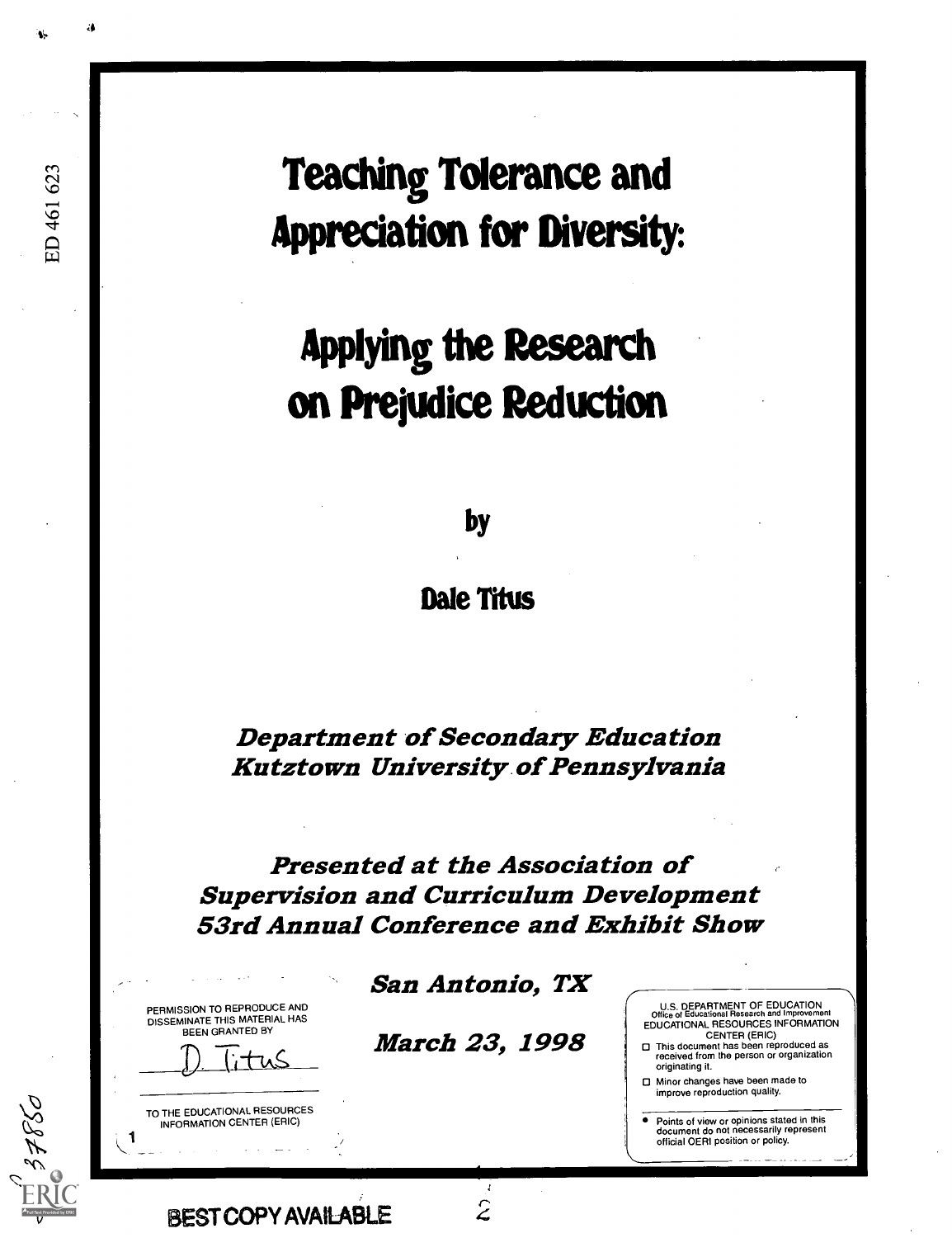Values which are learned in early childhood, are shaped and solidified in adolescence. By the age of three, young children are aware of racial differences (Phinney & Rotheram, 1987). Prejudice and discrimination toward those who are different usually appear first in the middle grades. Basic education represents a wonderful window of opportunity to instill values which will reduce prejudice and prepare students for responsible citizenship (Allen & Stevens, 1994). In the near future, teaching tolerance and appreciation for diversity will take on even greater importance as changing demographics require us to prepare students for life in a society which will become increasingly diverse.

Research reveals that the racial attitudes of young children mirror those of adults (Cross, 1991). Kenneth and Mamie Clark (1950) identified White bias, a tendency for young children to prefer white to brown dolls. White bias reflects accurately the attitudinal norms of American society. White children, beginning at age four, make own-group racial preferences. Mexican American and African American children make both out-group and own-group preferences (Banks, 1994a).

Research also demonstrates that teachers can help their students to develop more positive racial attitudes through instructional interventions. White bias can be reduced but not eliminated through positive reinforcement of students when they choose positive adjectives to describe brown figures (Williams & Edwards, 1969). Recognizing difference among the faces of minority group members, which allows students to view minorities as individual human beings rather than members of a group, increases interracial contact and is effective in reducing prejudice (Katz & Zalk, 1978). Studies by Stephan (1985) reported that students who engaged in role play activities of racially different persons developed more positive racial attitudes. Research by Rubin (1967) indicates that increases in self-acceptance for an individual are associated with a reduction in prejudice.

Curricular interventions also hold great promise for developing positive racial attitudes in students. A study by Yawkey (1973) demonstrated the positive effects of selected multiethnic social studies readings on the attitudes of White children toward African Americans. Classroom reading materials that are multiethnic have helped White children to develop more positive racial attitudes (Litcher & Johnson, 1969). Experimental research by Shirley (1988) found that integrating multicultural activities into English, social studies, and reading curricula had a positive effect on the racial attitudes of racially integrated students in fifth- and sixth-grade classes. Reading and discussing stories about Native Americans was found to have a positive effect on the racial attitudes of fifth grade students (Fisher, 1965). Although the results of curriculum-intervention studies have been inconsistent, they have demonstrated that the positive portrayal of diverse



 $\hat{J}$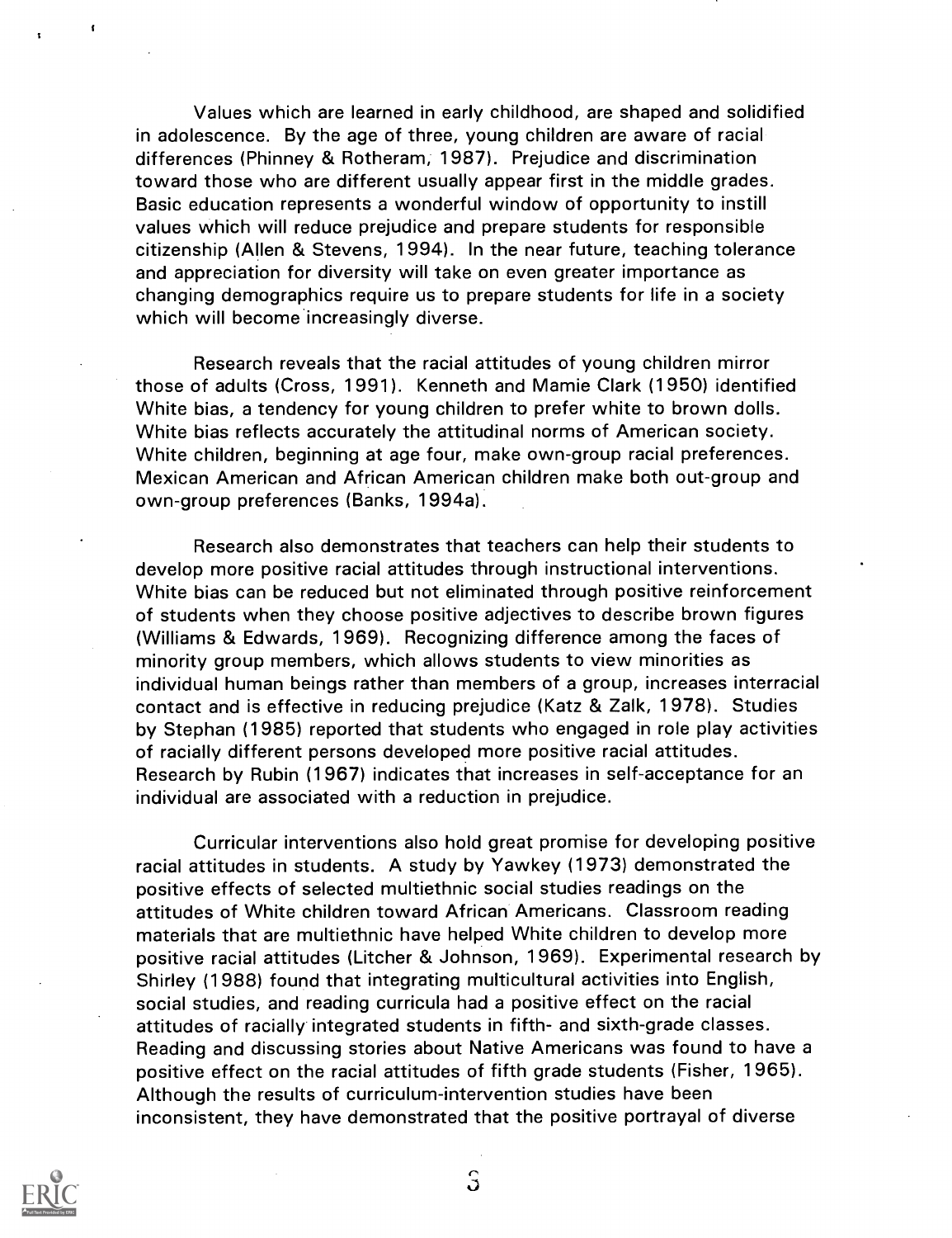groups of people in the school curriculum can have a positive effect on students.

Banks (1994b) believes that experiences designed to influence the perceptions and racial feelings of educators must be implemented in order for them to modify the racial attitudes of their students successfully. The perceptions, behaviors, and attitudes of educators have a profound effect on the climate of the school and on the attitudes of students. Because the way in which teachers present lessons has a strong influence on how content is viewed by students, teachers are much more important in the learning process than the materials which they use. In order to create a school atmosphere conducive to the success of all students, educators must be strongly committed to the ideal of respect for diversity.

Research strongly suggests that, for both student and teacher learning, the way in which one is taught has a much stronger influence on learning than what is said. The day-to-day interaction of teachers and their students is at the heart of the matter. Emphasis on teacher knowledge and teacher skills will have little effect without caring teachers who expect and demand the very best from themselves and from each and every one of their students (Vaughan, 1996). Teachers must model the positive attitudes they expect in their students, and those who prepare teachers have an even greater responsibility to model exemplary practice.

Manning and Baruth (1996) emphasize the importance of teacher knowledge, attitudes, and skills which work together in the classroom learning environment. Teachers need to understand the implications of social class, culture, ethnicity, and race for the learning process; and they need to understand culturally different learners so that they can deliver instruction which is developmentally and culturally appropriate. Teachers can develop more positive attitudes toward diversity through participation in professional development activities and through interaction with people from diverse backgrounds. Cross cultural communication skills are extremely important for teachers when they are interacting with students and parents from various ethnic groups, races, social classes, and cultures. Teacher knowledge, attitudes, and skills interact in the classroom to enhance academic achievement and to instill egalitarian attitudes and democratic values.

Democratic values such as human rights, freedom, equality, justice, and dignity for all people make up what Swedish economist Gunnar Myrdal (1944) identified as the American Creed. These are the overarching national idealized values which unify American society. American Creed values are embodied in our great national documents, the Declaration of Independence and the United States Constitution. They provide a vision both for individual



2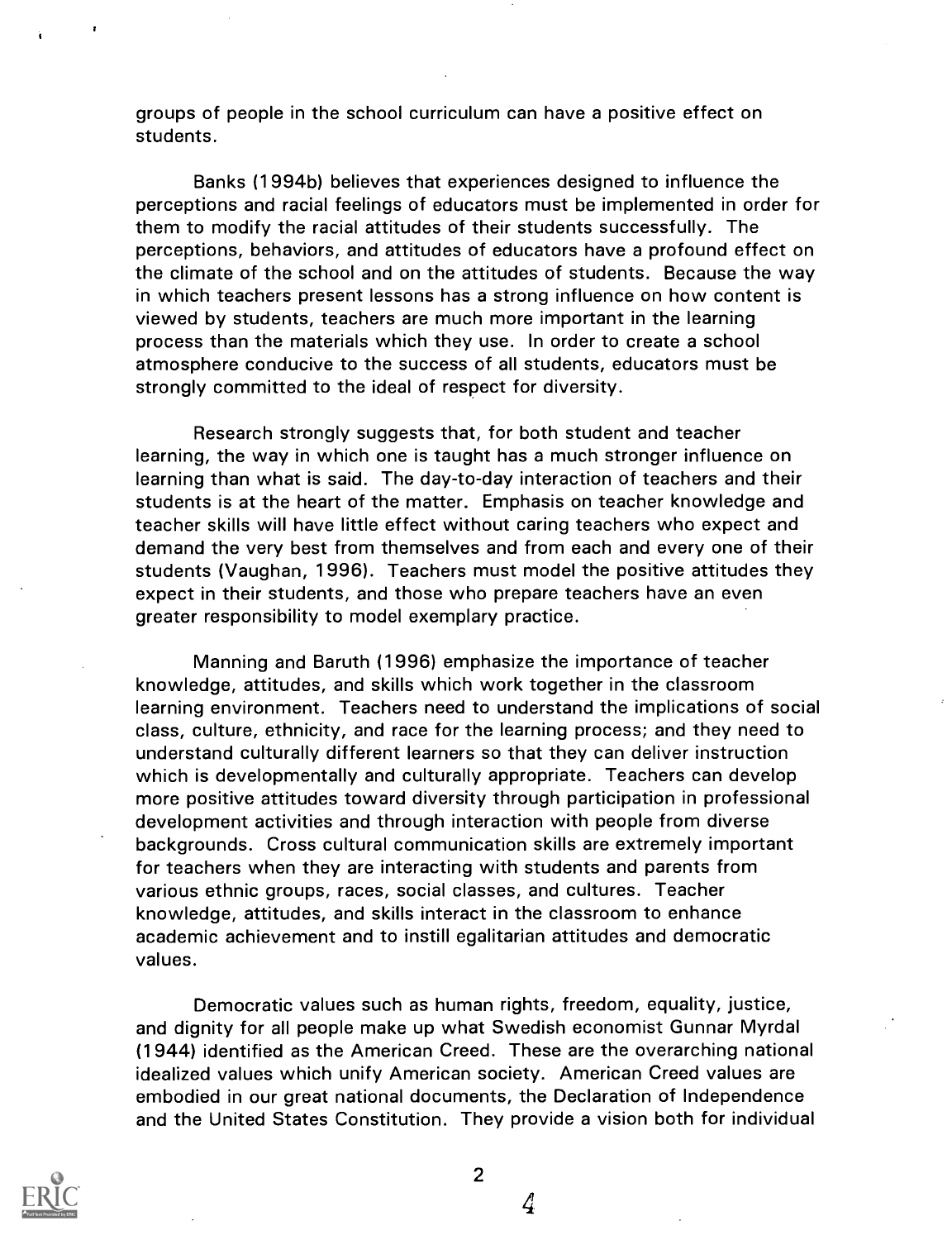freedom and for the common good, the framework for our national belief system, and they are central to our future as a nation. Myrdal believed that the "American Dilemma," the existing gap between American democratic ideals and the realities of a stratified American society, was the force driving Americans toward a society which reflects freedom, equality, justice, and human dignity. If internalized by students, American Creed values will continue to unify Americans from vastly different backgrounds and can stimulate continued progress toward social justice. A strong belief in American Creed values offers the best hope for closing the gap between our expressed democratic ideals and the realities of American society.

Teaching the democratic values embodied in our great national documents can reduce student prejudice and promote positive student attitudes toward tolerance, respect, and appreciation of difference. These American Creed beliefs in freedom, equality, justice, and human 'dignity are a key to prejudice reduction and to the realization of the vision for America articulated by the framers of our Constitution. Democratic values, which affect the American social conscience, have the greatest potential for the reduction of discrimination and prejudice. In addition to instilling democratic values, other teaching strategies also are effective for teaching positive attitudes toward racial difference.

Kirschenbaum (1994) identifies four strategies for teaching values. As well as teaching about values, teachers can demonstrate good values, teach skills for acting ethically and morally, and encourage young people to internalize values and make their own good decisions. Teachers, as good role models, who set positive examples and share their democratic convictions can have a positive effect on their students. Skills include how to resist peer pressure, maintain self-respect, resolve conflicts in nonviolent ways, and stand up for what one believes in. By giving students opportunities to make choices and to respond to moral issues, teachers allow students to apply the principles which they are learning. When developing strategies for character education, Kirschenbaum cautions that educators need to teach values in conjunction with parents and the larger community.

James Banks (1994a) believes that teachers and students should support and defend moral and ethical positions that are consistent with democratic values. Banks found that students show less prejudice when they are able to think critically and reason at high levels. He recommends teaching strategies which are personalized, interactive, cooperative, and involvement oriented. When teaching multicultural content, an area where a variety of different perspectives is valued, he views teacher-centered instruction as especially inappropriate. To teach democratic values effectively, the voices of all students must be heard and legitimized in order to foster a spirit of cooperative interdependence.

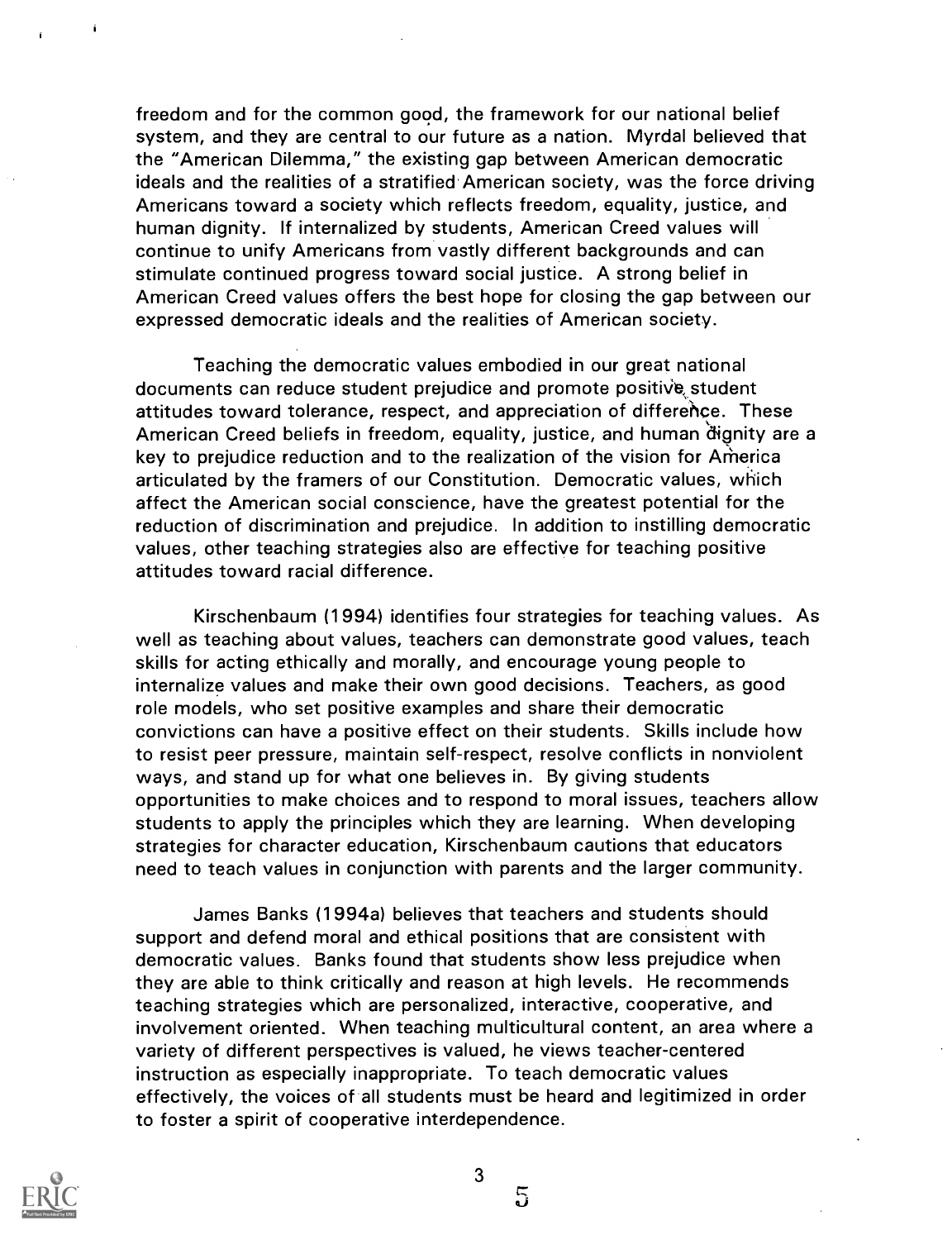Perspective taking and empathy exercises help students to develop flexibility of perspective, a crucial trait of the multicultural sensibility. Students who begin to feel empathy are well on their way toward respecting diverse viewpoints and, thereby, becoming less prejudiced and self-centered. Research by Byrnes (1988) suggests that activities and materials with a strong affective component, which invite students to enter vicariously into the lives of people from different ethnic groups, help develop this flexibility of perspective. With perspective taking, seeing things through the hearts, minds, and eyes of others, students come to the realization that while people may view things differently, they also share similar wants and needs.

For students to attain flexibility of perspective, which is a habit of mind, empathy and perspective taking exercises should be integrated throughout the curriculum. These exercises are most common in the social studies, where teachers routinely might ask their students to put themselves in the places of various players in history. Perspective taking need not be used only in social studies with reference to individuals or cultural groups, however. In science, the teacher might ask the students to play the roles of electrons, protons, and neutrons as they act out the activity inside an atom. Teachers in math might encourage their students to view geometric figures from various angles. These brief exercises in math and science, in addition to reinforcing the skill of perspective taking, incorporate tactile-kinesthetic learning as well (Grant & Gomez, 1996).

In any subject area cooperative learning groups can be effective. Participation in cooperative learning activities, which also has a positive effect on the academic achievement of girls and students of color, helps Mexican American, African American, and White children to choose more friends from outside racial groups and to develop more positive racial attitudes (Banks, 1994a). Among diverse student participants in cooperative learning Slavin (1990) found more interaction, greater mutual concern, and acceptance of students with disabilities.

The following cooperative learning jigsaw activity, which requires the active participation of five group members, is designed to familiarize educators with the research findings on prejudice reduction. Each group member receives a different clue sheet, and clues from the five clue sheets must be shared among group members in order to identify fourteen researchbased strategies for prejudice reduction in the classroom.



4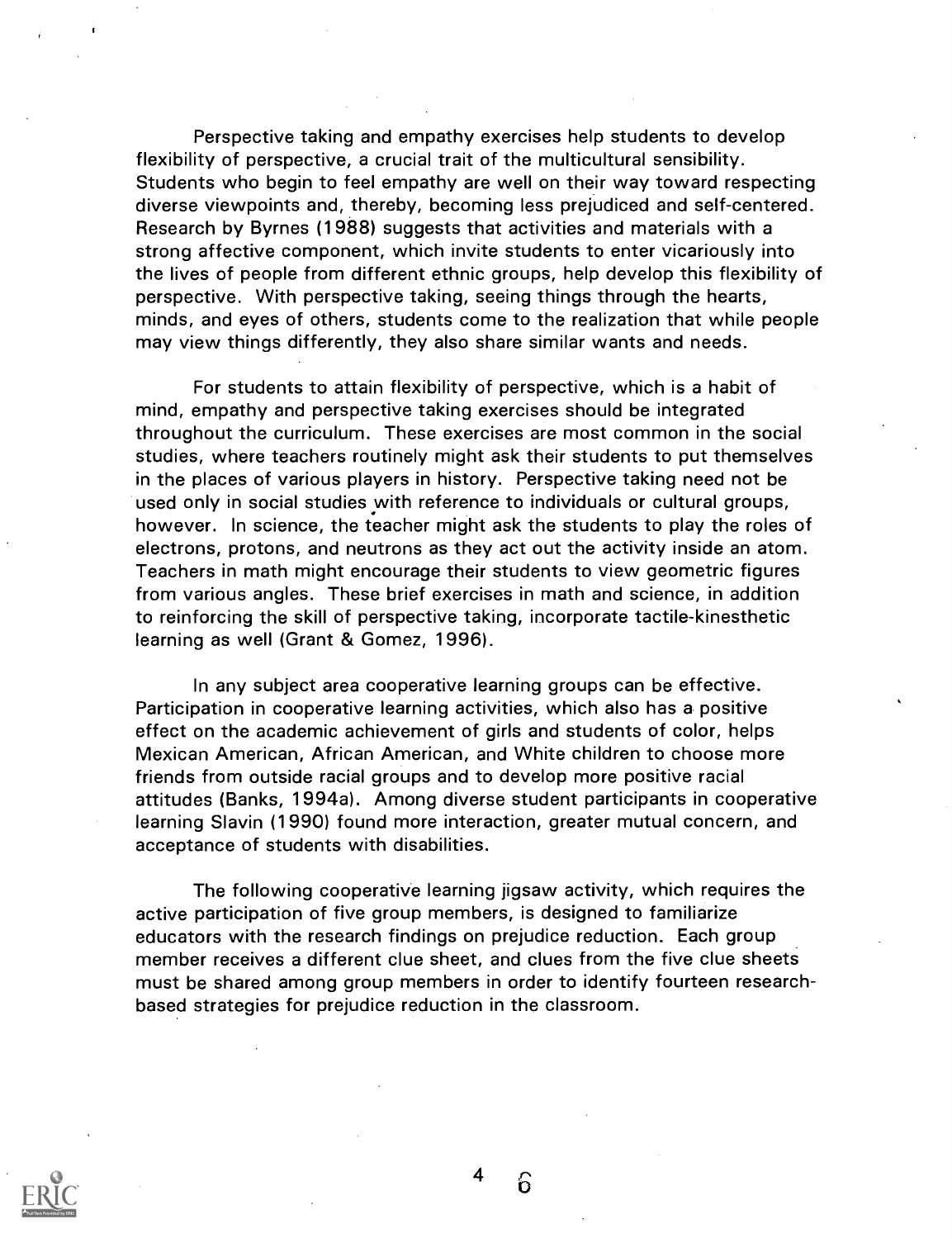#### Clue Sheet 1

Each of the five clue sheets has different clues for ways to reduce student prejudice. Share your clues and work together to identify 14 research-based strategies for prejudice reduction.

- 1. Banks (1994) found that students show less prejudice when they are able to reason at a high level and use this kind of thinking.
- 2. This word has three syllables.
- 3. This phrase has two words of 4 & 4 letters.
- 4. This phrase has three words of 8, 11, & 10 letters.
- 5. The two words begin with w  $&$  b and end in e  $&$  s.
- 6. The words have 4, 4,  $&$  4 syllables.
- 7. When engaged in these, students are learning actively about many cultures.
- 8. When this is communicated clearly, consistently, and sincerely for all students, attitudes toward diversity can be improved.
- 9. To achieve this state, individuals must understand their own personal and cultural values and recognize who they are.
- 10. This phrase has two words of 6 & 15 letters.

- 11. The two words begin with  $d \& v$  and end in c  $&$  s.
- 12. The words have 4, 1, & 2 syllables.
- 13. This morally and ethically perplexing situation is caused by the gap between social realities and democratic ideals in the United States.
- 14. Slavin (1990) found among diverse student participants in this activity more interaction, greater mutual concern, and acceptance of students with disabilities.

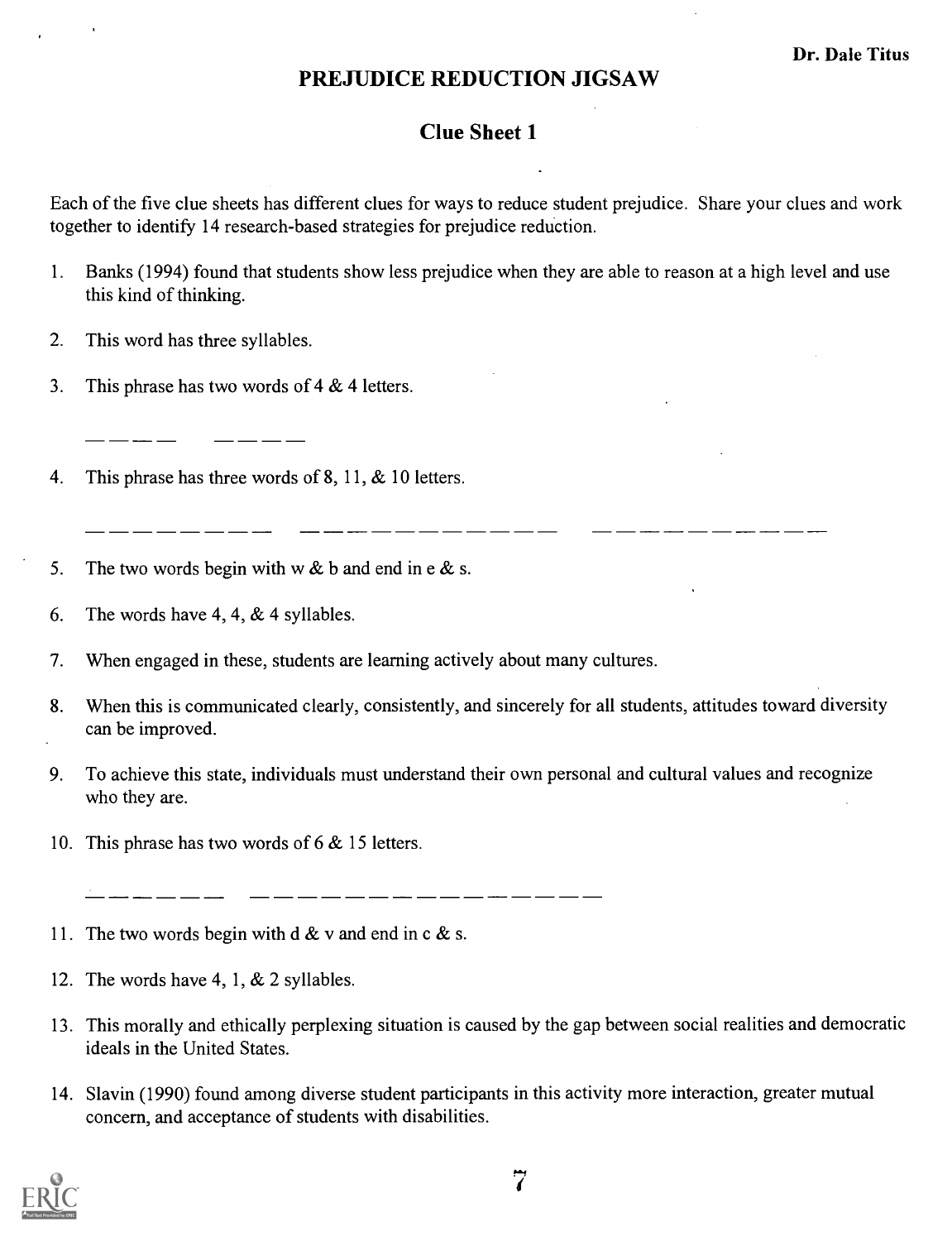#### Clue Sheet 2

Each of the five clue sheets has different clues for ways to reduce student prejudice. Share your clues and work together to identify 14 research-based strategies for prejudice reduction.

- 1. This word has three syllables.
- 2. This word has seven letters.

- 3. The two words begin with  $r \& p$  and end in e  $\& p$ .
- 4. Fisher (1965) and Yawkey (1973) found that reading this material improved student attitudes toward people from many different ethnic groups.
- 5. This phrase has two words of 5 & 4 letters.

6. The three words begin with m, c,  $\&$  m and end in c, m,  $\&$  s.

- 7. The words have  $5 & 4$  syllables.
- 8. When teachers express this to their students, it correlates consistently with greater achievement for all students.
- 9. This hyphenated phrase has two words of  $4 \& 10$  letters.

\_ \_\_ \_\_ \_\_ \_\_ \_\_ \_\_ \_\_ \_\_ \_\_

- 10. Katz and Zalk (1978) discovered that this recognition activity reduced prejudice and increased interracial contact.
- 11. This phrase has two words of 10  $&$  6 letters.
- 12. The three words begin with a, c,  $\&$  v and end in n, d,  $\&$  s.
- 13. The words have 4 & 3 syllables.
- 14. This occurs when students in a heterogeneous group work together as a team to accomplish group goals.

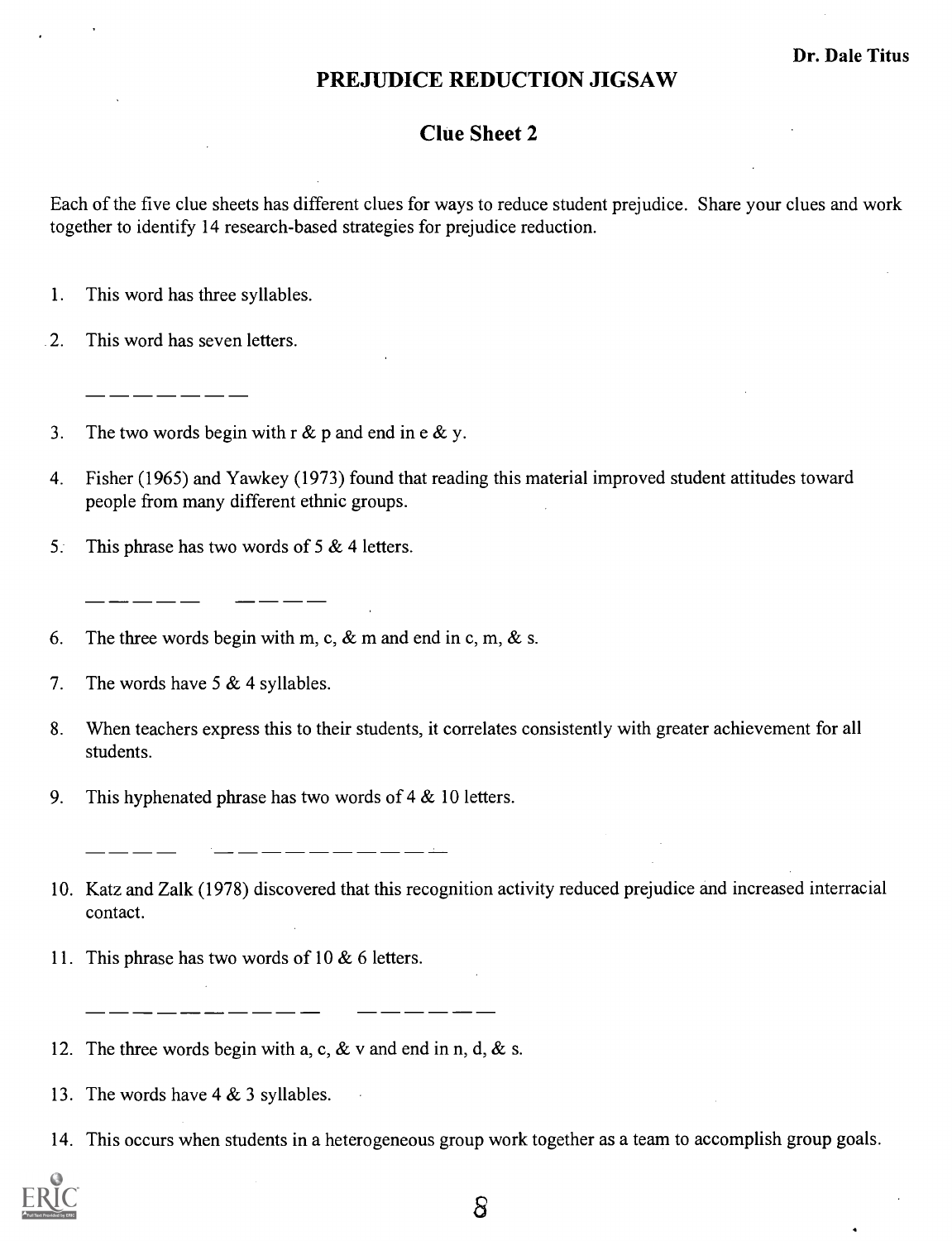#### Clue Sheet 3

Each of the five clue sheets has different clues for ways to reduce student prejudice. Share your clues and work together to identify 14 research-based strategies for prejudice reduction.

- 1. This word has eight letters.
- 2. This feeling allows the projection of one's own personality into the personality of another person in order to better understand how another person feels.
- 3. Each word has just one syllable.
- 4. This portrays diverse people as good exemplars; and it can serve as a window or as a mirror for students as they read it.
- 5. Williams and Edwards (1969) reduced this form of prejudice by giving positive reinforcement to students who used positive adjectives to describe brown figures.

\_\_\_\_\_\_\_\_

6. This phrase has three words of 11, 10,  $\&$  9 letters.

7. The two words begin with m  $\&$  a and end in 1  $\&$  s.

- 8. The words have 1 & 4 syllables.
- 9. The two words begin with s  $\&$  a and end in f  $\&$  e.
- 10. This helps students to identify people from outside racial groups by their physical appearance as unique individuals rather than as group stereotypes.
- 11. Banks (1994) believes that students become more tolerant of diversity when required to defend their beliefs by relating them to these.
- 12. This phrase has three words of 8, 5 , & 6 letters.
- 13. The two words begin with a & d and end in n & a.
- 14. The words have 5 & 2 syllables.

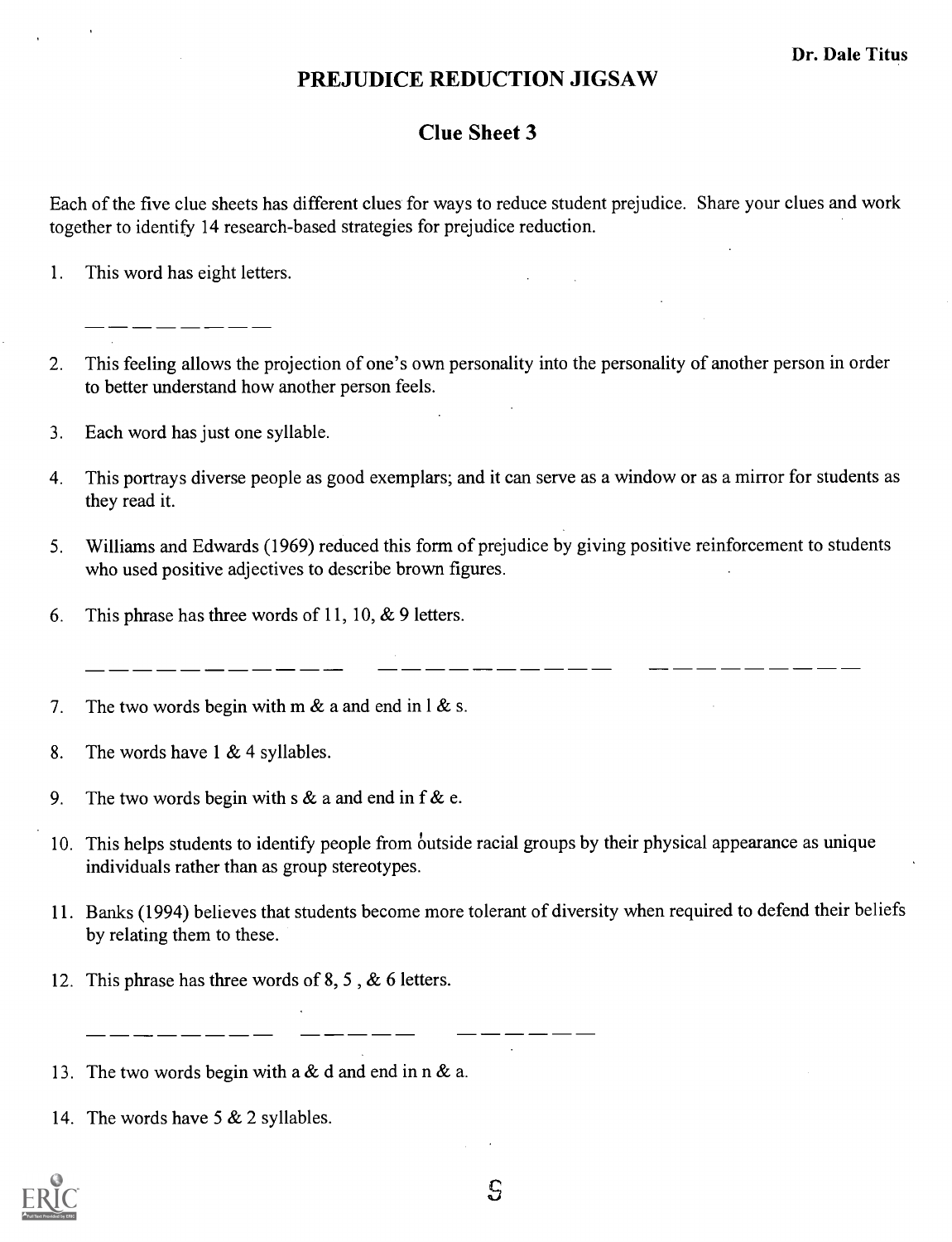#### Clue Sheet 4

Each of the five clue sheets has different clues for ways to reduce student prejudice. Share your clues and work together to identify 14 research-based strategies for prejudice reduction.

- 1. This type of thinking requires higher order thinking skills.
- 2. This word begins with e and ends in y.
- 3. Studies by Stephan (1985) reported that students who engaged in this activity developed more positive racial attitudes.
- 4. The words have 3, 4, & 4 syllables.
- 5. This type of prejudice, which favors the dominant group, was first identified by the Clarks (1950) among most American children.
- 6. Litcher and Johnson (1969) discovered that white elementary students, after using these in school, had more positive attitudes toward people of color.
- 7. This phrase has two words of 13 & 10 letters.

8. The two words begin with h  $\&$  e and end in h  $\&$  s.

- 9. The words have 1 & 3 syllables.
- 10. The words have 2 & 6 syllables.
- 11. These beliefs advocate majority rule with the rights of groups and individuals protected and respected.
- 12. Swedish economist Gunnar Myrdal (1944) identified these as equality, justice, freedom, and dignity.
- 13. This phrase has two words of 8 & 7 letters.

14. The two words begin with  $c \& 1$  and end in e  $\&$  g.

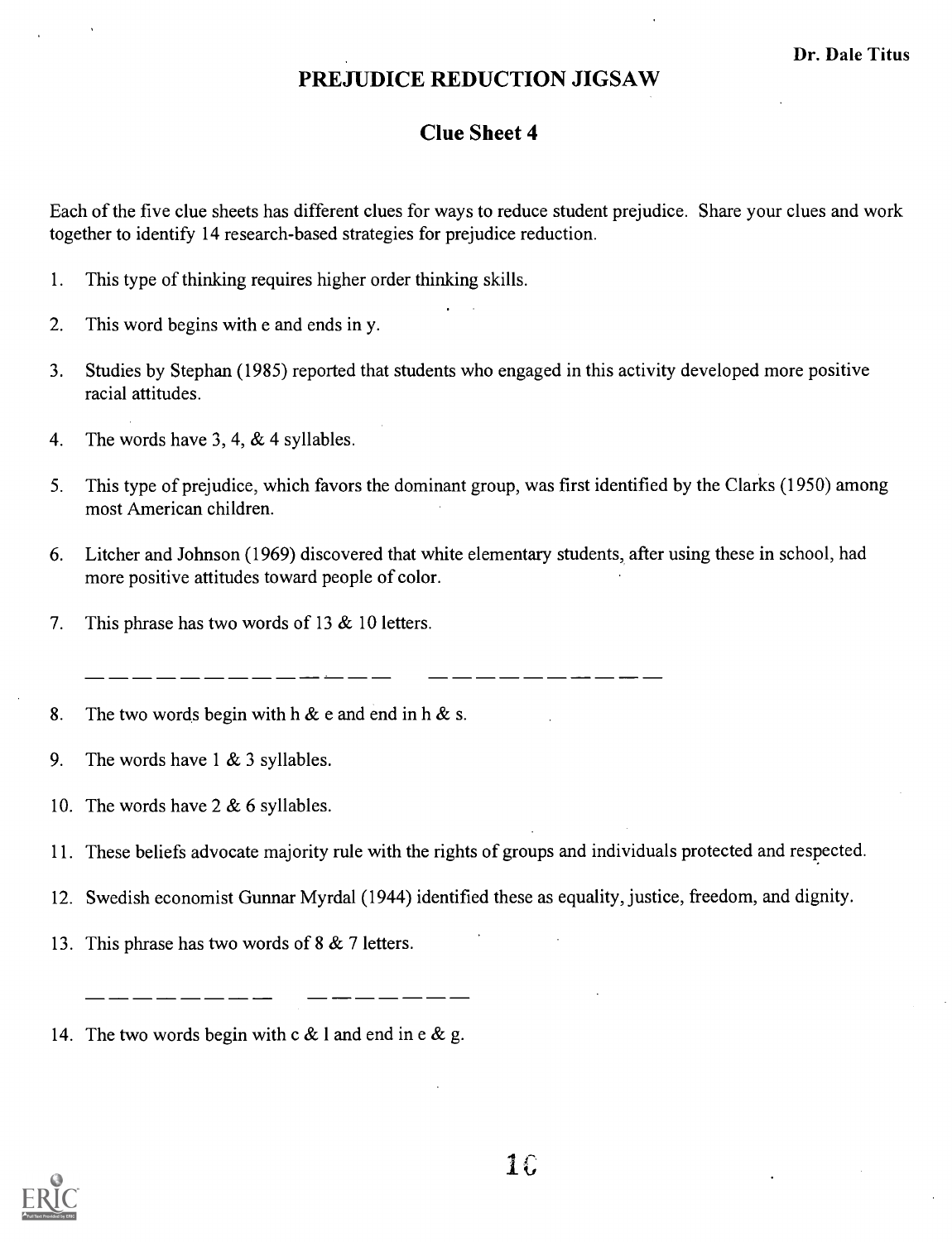### Clue Sheet 5

Each of the five clue sheets has different clues for ways to reduce student prejudice. Share your clues and work together to identify 14 research-based strategies for prejudice reduction.

- 1. This word begins with c and ends in 1.
- 2. Research reported by Byrnes (1988) revealed that children who enter vicariously into the lives of people of different ethnic groups tend to develop a flexibility of perspective and this feeling.
- 3. This activity requires students to put themselves in the place of another person and to act their part.
- 4. The three words begin with p, m,  $\&$  l and end in e, c,  $\&$  e.
- 5. The words have  $1 \& 2$  syllables.
- 6. When using these, teachers should emphasize their meaning and the commonalities among groups representing many cultures.
- $7.$ Shirley (1988) reported that these affected student attitudes toward diversity in a positive way.
- 8. This phrase has two words of 4 & 12 letters.

- 9. Research by Rubin (1967) indicates that increases in this for an individual are associated with a reduction in prejudice.
- 10. The two words begin with f & d and end in  $\ell \& n$ .
- 11. The two words have 4 & 2 syllables.
- 12. These come from our great national documents and tend to unify our society.
- 13. Myrdal (1944) believed this feeling of guilt, which plays on the social conscience of most U.S. citizens, reduces prejudice and discrimination.
- 14. This phrase has two words of 11 & 8 letters.

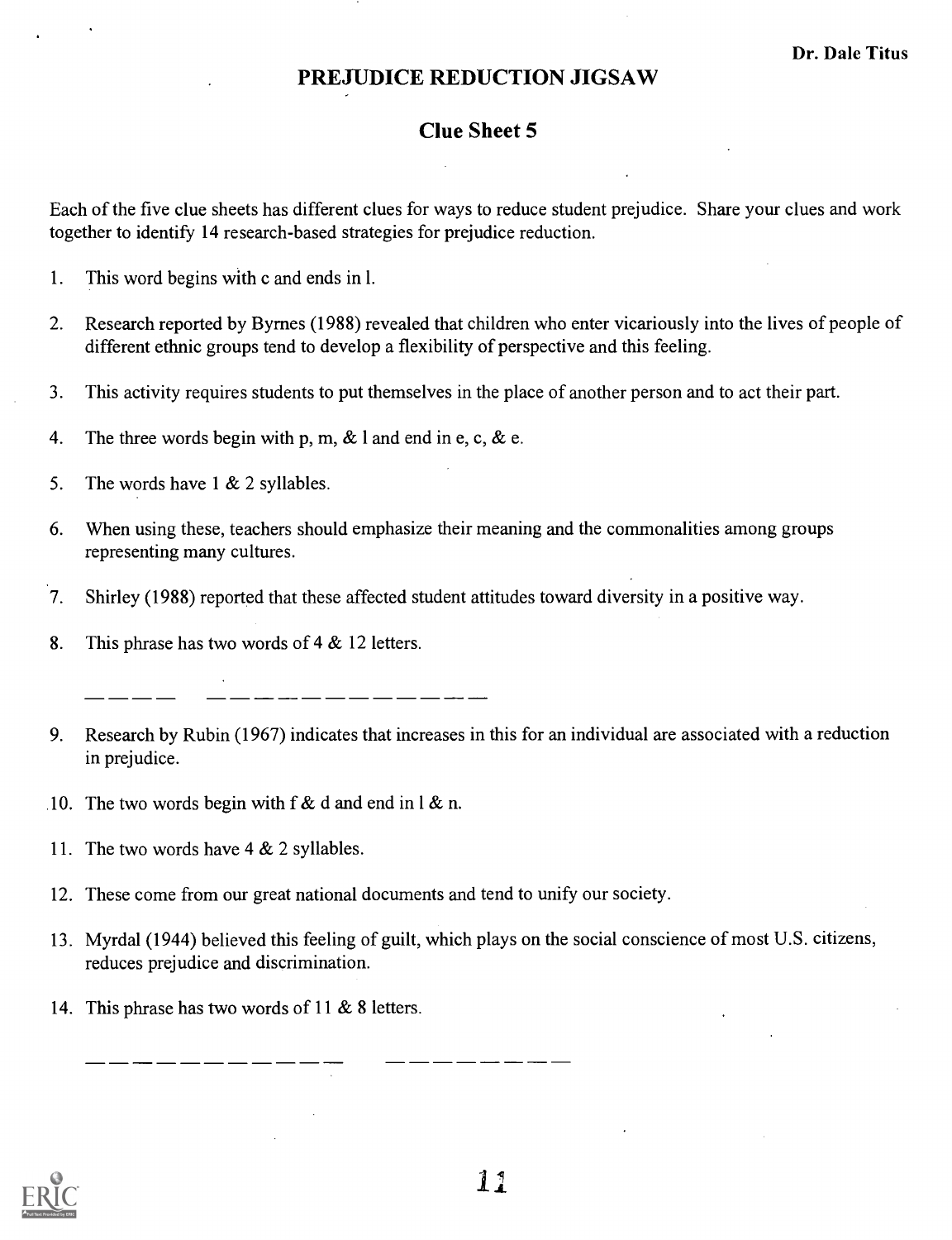#### Answer Key

- 1. Banks (1994) found that students show less prejudice when they are able to reason at a high level and use critical thinking.
- 2. Research reported by Byrnes (1988) revealed that children who enter vicariously into the lives of people of different ethnic groups tend to develop a flexibility of perspective and a feeling of empathy.
- 3. Studies by Stephan (1985) reported that students who engaged in role play activities of racially different persons developed more positive racial attitudes.
- 4. Fisher (1965) and Yawkey (1973) found that reading positive multiethnic literature improved student attitudes toward people from many different ethnic groups.
- 5. Williams and Edwards (1969) reduced white bias by giving positive reinforcement to students who used positive adjectives to describe brown figures.
- 6. Lichter and Johnson (1969) discovered that white elementary students, after using multiethnic curriculum materials in school, had more positive attitudes toward people of color.
- 7. Shirley (1988) reported that multicultural activities affected student attitudes toward diversity in a positive way.
- 8. When high expectations are communicated clearly, consistently, and sincerely for all students, attitudes toward diversity can be improved (Vaughn, 1996).
- 9. Research by Rubin (1967) indicates that increases in self-acceptance for an individual are associated with a reduction in prejudice.
	- 10. Katz and Zalk (1978) discovered that a facial differentiation activity for persons who were racially different reduced prejudice and increased interracial contact.
	- 11. Banks (1994) believes that students become more tolerant of diversity when required to defend their beliefs by relating them to democratic values such as liberty, justice, and equality.
	- 12. Myrdal (1944) identified American Creed values, expressed in the U.S. Constitution and Declaration of Independence, as basic beliefs for most Americans.
	- 13. Myrdal (1944) believed the American Dilemma, a moral dilemma caused by the gap between social realities and democratic ideals, reduces prejudice and discrimination.
	- 14. Among diverse student participants in cooperative learning Slavin (1990) found more interaction, greater mutual concern, and acceptance of students with disabilities.

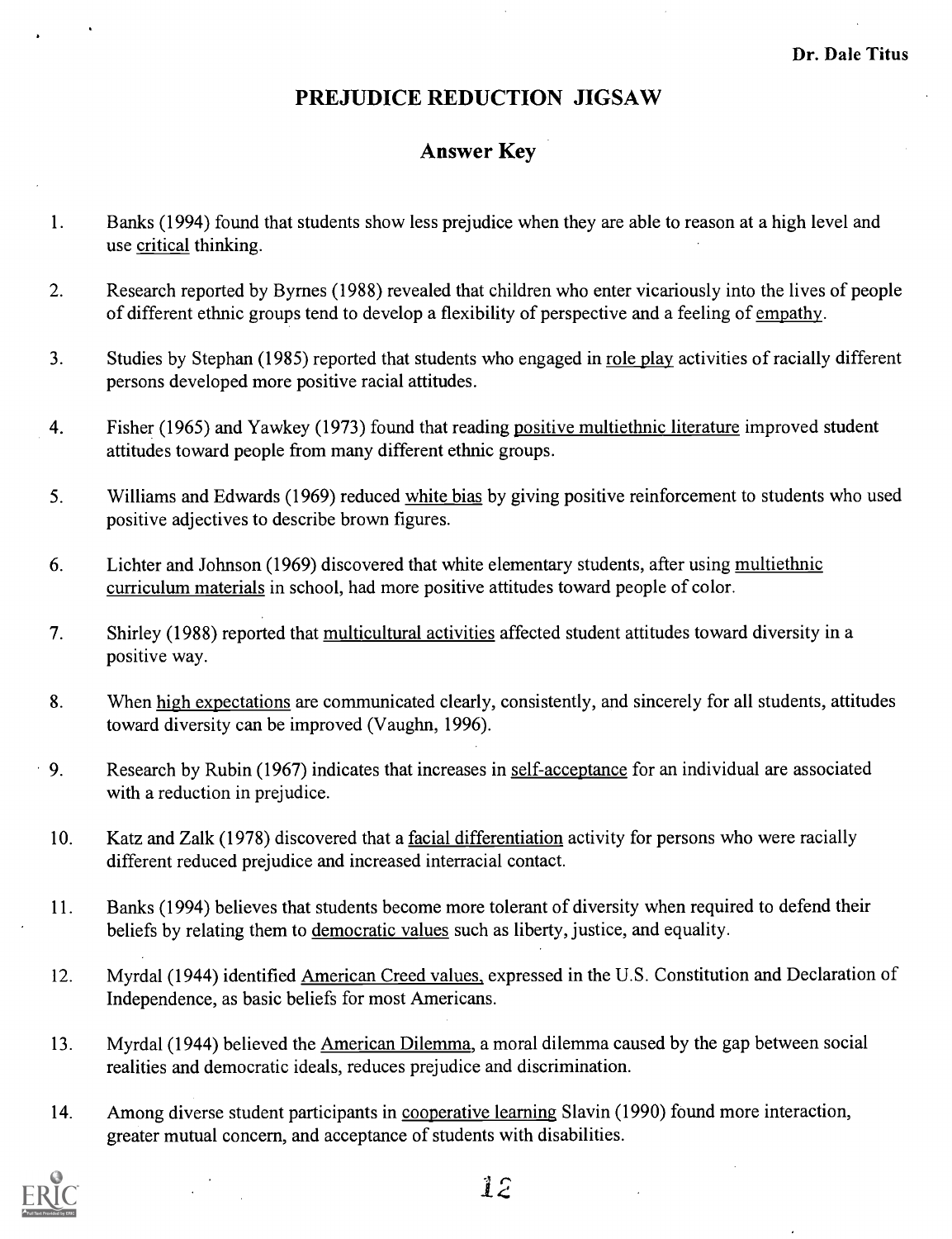#### REFERENCES

Allen, M. & Stevens R. (1994). Middle grades social studies. Boston: Allyn and Bacon.

Banks, J.A. (1994a). An introduction to multicultural education. Boxton: Allyn and Bacon.

Banks, J.A. (1994b). Multiethnic education: Theory and practice. (3rd ed.) Boston: Allyn and Bacon

Byrnes, D. A. (1988). Children and prejudice. Social Education, 52, 267-271.

Clark, K.B., & Clark, M.P. (1950). Emotional factors in facial identification and preference in Negro children. Journal of Negro Education. 19, 341-350.

Cross, W.E. Jr. (1991). Shades of black: diversity in African-American identity. Philadelphia: Temple University Press.

Fisher, F. (1965). The influence of reading and discussion on the attitudes of fifth graders toward American Indians. Unpublished Doctoral Dissertation, University of California, Berkely.

Grant, C.A. & Gomez, M.L. (1996). Making schooling multicultural. Englewood Cliffs, NJ: Prentice Hall.

Katz, P. A., & Zalk, S. R. (1978). Modification of children's racial attitudes. Developmental Psychology, 14, 447-461.

Kirschenbaum, H. (1994, March). Teaching students to be moral. Paper presented at the Association of Supervision and Curriculum Development annual conference, Chicago, IL.

Litcher, J. H., & Johnson, D. W. (1969). Changes in attitudes toward negroes of white elementary school students after use of multiethnic readers. Journal of Educational Psychology, 60, 148-152.

Manning, M.L. & Baruth, L. (1996). Multicultural education of children and adolescents. (2nd ed.) Boston: Allyn and Bacon.

Myrdal, G. (With Sterner, R., & Rose, A.). (1944). An American dilemma: The negro problem and modern democracy. New York: Harper & Row.

Phinney, J.S. & Rotheram, M.J. (Eds.) (1987). Children's ethnic socialization: Pluralism and development. Beverly Hills, CA: Sage.

Rubin, I. (1967). The reduction of prejudice through laboratory training. Journal of Applied Behavioral Science, 3, 29-50.

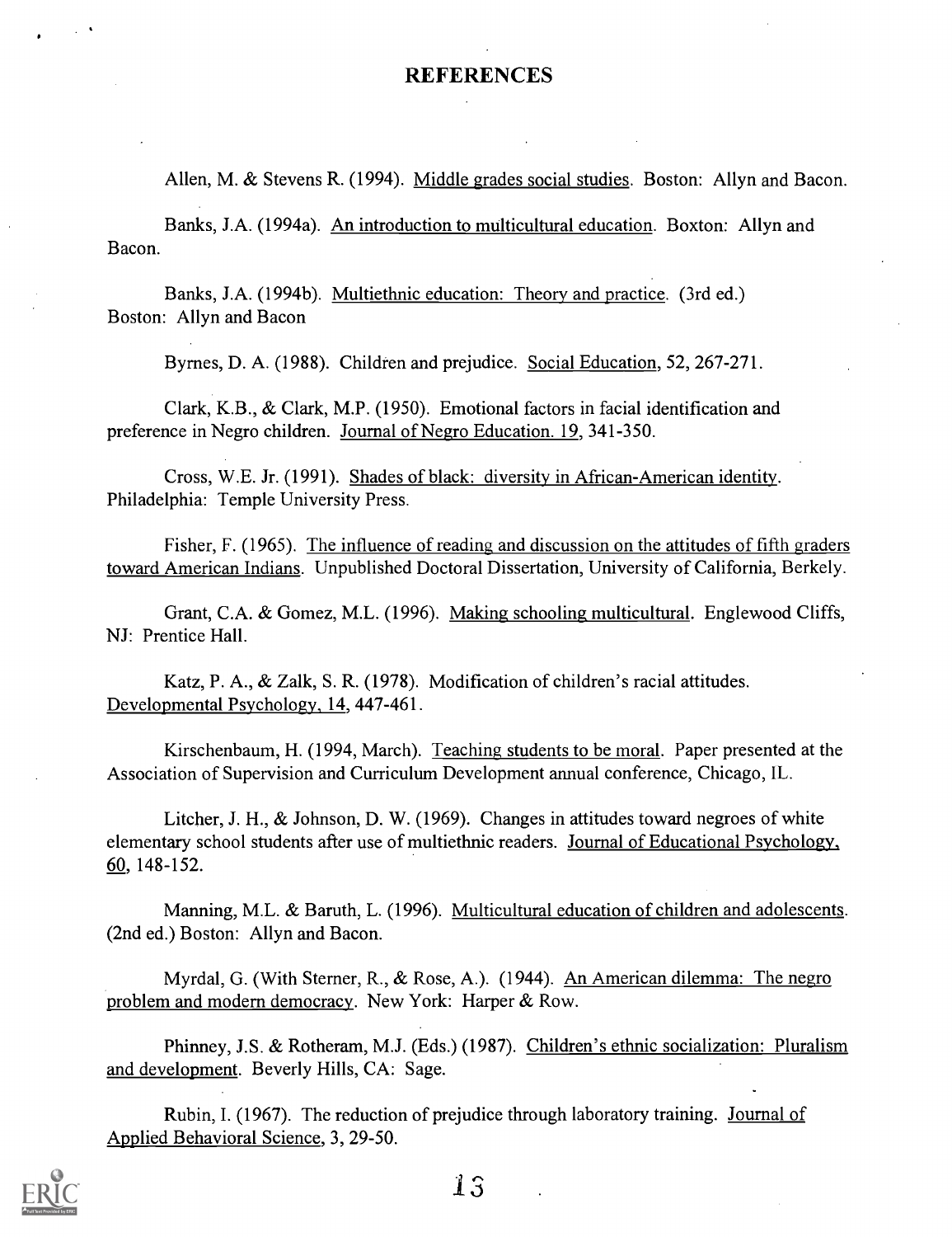#### **REFERENCES** (Continued)

Shirley, O.L.B. (1988). The impact of multicultural education on self-concept, racial attitude, and student achievement of Black and White fifth and sixth graders. Unpublished Doctoral Dissertation, University of Mississippi, Oxford.

Slavin, R. (1990). Cooperative learning: Theory, research, and practice. Englewood Cliffs, NJ: Prentice Hall.

Stephan, W. G. (1985). Intergroup relations. In G. Lindzey & E. Aronson (Eds.), The handbook of social psychology, Vol. 2 (3rd ed.) (pp. 599-658). Hillsdale, NJ: Lawrence Erlbaum Associates.

Vaughan, J. C. (1996). Foreword. In L. Kaplan & R. A. Edelfelt (Eds.)., Teachers for the new millennium (pp. VIII-X). Thousand Oaks, CA: Corwin Press.

Williams, J. E. & Edwards, C. D. (1969). An exploratory study of the modification of color and racial concept attitudes in preschool children. Child Development, 40, 737-750.

Yawkey, T.D. (1973). Attitudes toward Black Americans held by rural and urban White early childhood subjects based upon multiethnic social studies materials. The Journal of Negro Education, 42, 164-169.